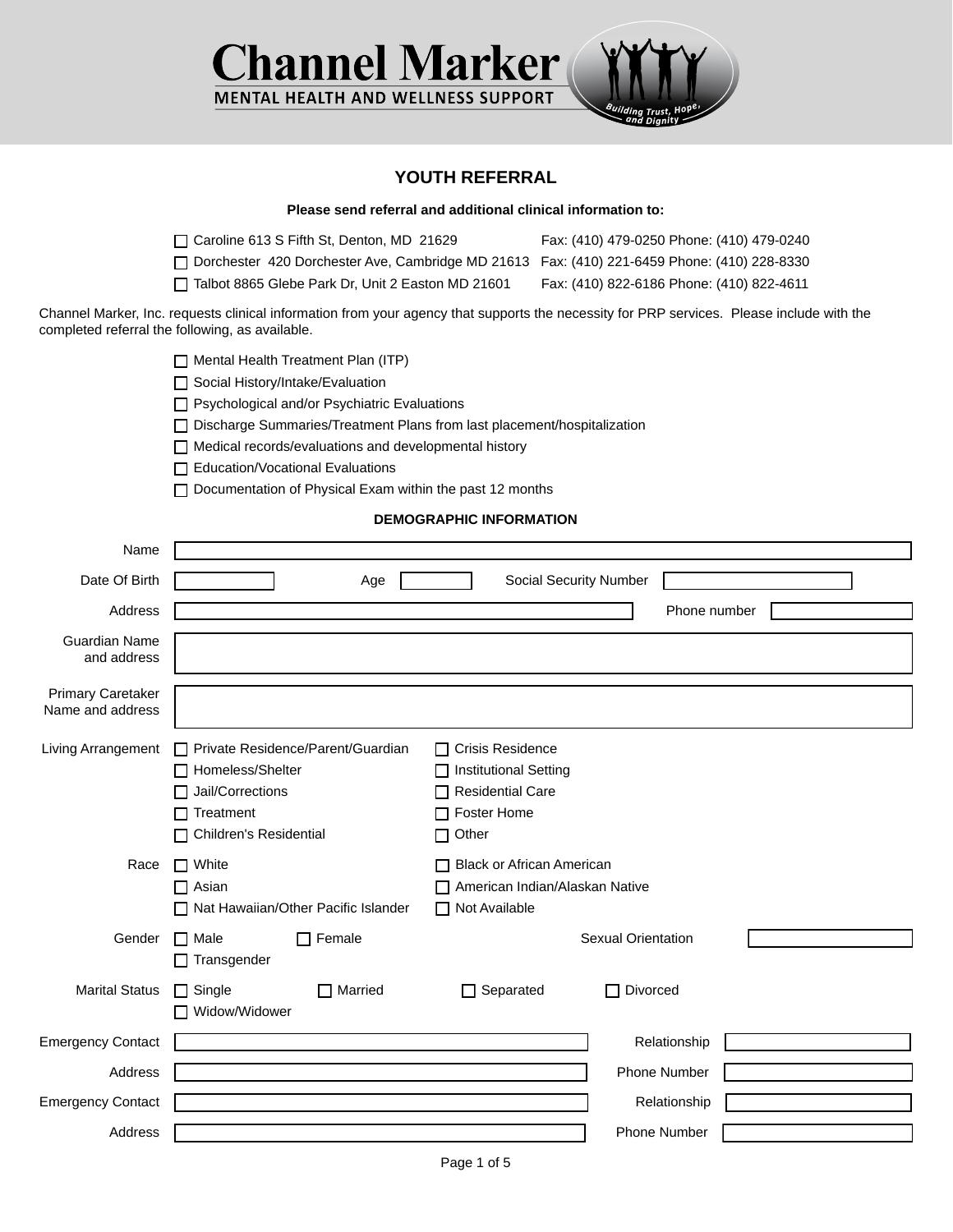| <b>INSURANCE INFORMATION</b>                                                                                            |                                                  |                                                                                |                                                                                                                  |             |                         |  |
|-------------------------------------------------------------------------------------------------------------------------|--------------------------------------------------|--------------------------------------------------------------------------------|------------------------------------------------------------------------------------------------------------------|-------------|-------------------------|--|
| Insurance:                                                                                                              | Medicaid                                         | $\Box$ Medicare                                                                | Insurance number                                                                                                 |             |                         |  |
|                                                                                                                         |                                                  |                                                                                | <b>EDUCATION</b>                                                                                                 |             |                         |  |
|                                                                                                                         |                                                  |                                                                                | If currently enrolled in school anytime in the past three months please provide highest level of grade completed |             |                         |  |
| Name of School youth attends                                                                                            |                                                  |                                                                                |                                                                                                                  |             |                         |  |
| <b>Education History</b><br>and Functional<br>Impairments<br>related to<br>Education                                    |                                                  |                                                                                |                                                                                                                  |             |                         |  |
|                                                                                                                         |                                                  |                                                                                | <b>CLINICAL CRITERIA</b>                                                                                         |             |                         |  |
| Diagnosis                                                                                                               |                                                  |                                                                                |                                                                                                                  | ICD 10 Code |                         |  |
| Diagnosis                                                                                                               |                                                  |                                                                                |                                                                                                                  | ICD 10 Code |                         |  |
| Diagnosis                                                                                                               |                                                  |                                                                                |                                                                                                                  | ICD 10 Code |                         |  |
| Diagnosis                                                                                                               |                                                  |                                                                                |                                                                                                                  | ICD 10 Code |                         |  |
| Has medication been considered for this youth?                                                                          |                                                  |                                                                                | $\Box$ No<br>$\Box$ Yes                                                                                          |             |                         |  |
| Medications:                                                                                                            |                                                  |                                                                                |                                                                                                                  |             |                         |  |
| Name of Primary<br>No Primary Physician Known<br>□<br>Physician<br><b>MENTAL HEALTH TREATMENT AND SERVICE HISTORY</b>   |                                                  |                                                                                |                                                                                                                  |             |                         |  |
|                                                                                                                         |                                                  |                                                                                | Is individual currently receiving mental health treatment from a licensed mental health professional?            |             | $\Box$ Yes<br>$\Box$ No |  |
|                                                                                                                         |                                                  | Name, Agency and Credentials of treating Mental Health Professional:           |                                                                                                                  |             |                         |  |
|                                                                                                                         |                                                  |                                                                                |                                                                                                                  |             |                         |  |
|                                                                                                                         |                                                  | Name, Agency and Credentials of Primary Therapist (if different from above)    |                                                                                                                  |             |                         |  |
|                                                                                                                         |                                                  |                                                                                |                                                                                                                  |             |                         |  |
|                                                                                                                         |                                                  | Name, Agency and Credentials of Primary Psychiatrist (if different from above) |                                                                                                                  |             |                         |  |
|                                                                                                                         |                                                  |                                                                                |                                                                                                                  |             |                         |  |
| Frequency of<br>treatment provided<br>to individual                                                                     | $\Box$ At least 1x a week<br>At least 1x/6months | At least 1x/2weeks                                                             | $\Box$ At least 1x/month                                                                                         |             | A least 1x/3months      |  |
| Duration of current episode of<br>treatment provided to individual                                                      |                                                  | $\Box$ Less than 1 mth                                                         | $\Box$ Between 1 and 3 mths                                                                                      |             | $\Box$ 6 mths or more   |  |
| Number of Psych ER visits or admissions or other crisis episodes in the past 3 months<br>$\Box$ 2+<br>$\Box$ N/A<br>□ 1 |                                                  |                                                                                |                                                                                                                  |             |                         |  |
| Place of occurrence                                                                                                     |                                                  |                                                                                |                                                                                                                  |             |                         |  |
| Reason for<br>occurrence                                                                                                |                                                  |                                                                                |                                                                                                                  |             |                         |  |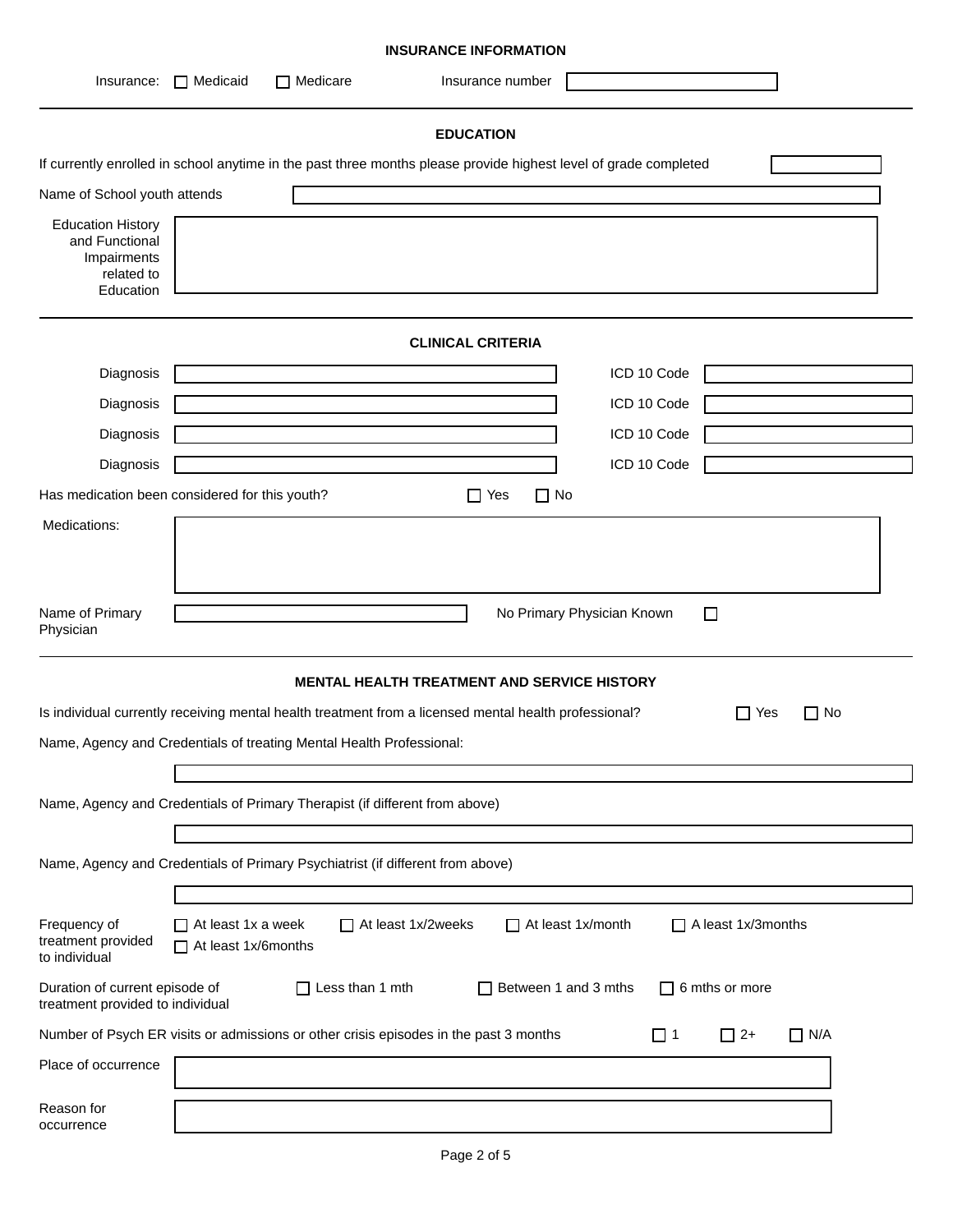| Is the currently<br>client participating<br>in any of the<br>following | Residential Treatment Center<br>Mobile Treatment Services (MTS/ACT)<br>Development Disability Services<br>Partial Hospitalization Program (PHP)<br>$\Box$ Respite |                         | □ Inpatient Psychiatric Treatment<br>□ Crisis Residential Services<br>□ Intensive Outpatient Program (IOP)<br>Therapeutic Behavioral Services (TBS)<br>Targeted Case Management (TCM) |            |                         |
|------------------------------------------------------------------------|-------------------------------------------------------------------------------------------------------------------------------------------------------------------|-------------------------|---------------------------------------------------------------------------------------------------------------------------------------------------------------------------------------|------------|-------------------------|
| If receiving TCM, name of provider                                     |                                                                                                                                                                   |                         |                                                                                                                                                                                       |            |                         |
|                                                                        |                                                                                                                                                                   |                         | Is the youth transitioning from inpatient hospital stay or residential treatment setting to the community?                                                                            | $\Box$ Yes | $\Box$ No               |
|                                                                        |                                                                                                                                                                   |                         | <b>PSYCHIATRIC SYMPTOMS/RISK BEHAVIORS</b>                                                                                                                                            |            |                         |
| Suicidal/Homicidal<br>Threats or Attempts                              | $\Box$ In last 30 days<br>$\Box$ 1-12 months<br>Over 1 year                                                                                                       | Comments                |                                                                                                                                                                                       |            |                         |
| Self Injurious<br><b>Behaviors</b>                                     | $\Box$ In last 30 days<br>$\Box$ 1-12 months<br>Over 1 year                                                                                                       | Comments                |                                                                                                                                                                                       |            |                         |
| Chronic Anger/<br>Aggression                                           | $\Box$ In last 30 days<br>$\Box$ 1-12 months<br>□ Over 1 year                                                                                                     | Comments                |                                                                                                                                                                                       |            |                         |
| <b>Trauma Related</b><br>Symptoms                                      | $\Box$ In last 30 days<br>$\Box$ 1-12 months<br>□ Over 1 year                                                                                                     | Comments                |                                                                                                                                                                                       |            |                         |
| Sexually<br>Inappropriate<br><b>Behaviors</b>                          | $\Box$ In last 30 days<br>$\Box$ 1-12 months<br>Over 1 year                                                                                                       | Comments                |                                                                                                                                                                                       |            |                         |
| Runaway<br><b>Behaviors</b>                                            | $\Box$ In last 30 days<br>$\Box$ 1-12 months<br>Over 1 year                                                                                                       | Comments                |                                                                                                                                                                                       |            |                         |
|                                                                        |                                                                                                                                                                   |                         | <b>CRIMINAL STATUS AND HISTORY</b>                                                                                                                                                    |            |                         |
|                                                                        | Currently on Probation or receiving DJS services?                                                                                                                 | $\Box$ Yes<br>$\Box$ No | Is there a Court Order<br>for client attend PRP?                                                                                                                                      |            | $\Box$ Yes<br>$\Box$ No |
| Charges and<br>Comments                                                |                                                                                                                                                                   |                         |                                                                                                                                                                                       |            |                         |
| Probation/DJS                                                          |                                                                                                                                                                   |                         |                                                                                                                                                                                       |            |                         |

| worker contact info |  |
|---------------------|--|
|                     |  |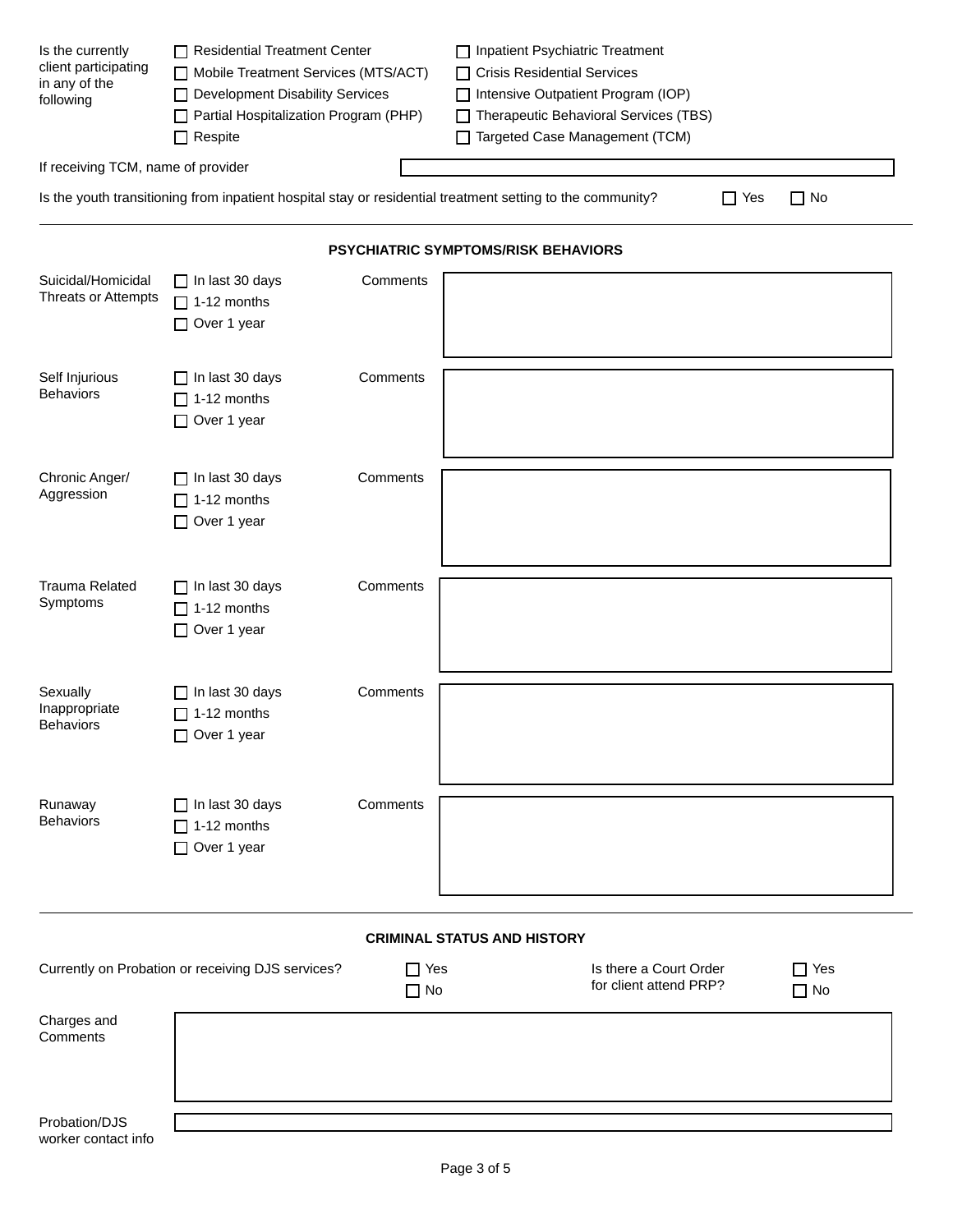| Is there a history of Criminal charges? |                                                               | $\Box$ Yes | $\Box$ No                 |
|-----------------------------------------|---------------------------------------------------------------|------------|---------------------------|
| Charges and<br>comments                 |                                                               |            |                           |
| Possession/Use of<br>Weapons            | $\Box$ In last 30 days<br>$\Box$ 1-12 months<br>□ Over 1 year | Comments   |                           |
| <b>Fire Setting</b>                     | $\Box$ In last 30 days<br>$\Box$ 1-12 months<br>□ Over 1 year | Comments   |                           |
|                                         |                                                               |            | SUBSTANCE USE AND HISTORY |
| Describe Use/<br>History of use         |                                                               |            |                           |

## **MEDICAL DIAGNOSIS, CONDITIONS, AND NEEDS**

Medical Conditions (If known)

## **FUNCTIONAL CRITERIA**

Within the past 3 months, the emotional disturbance has resulted in:

Clear, current threat to the youth's ability to be maintained in customary setting.

**Comments** 

Evidence of emerging risk to the safety of youth or others.

Comments